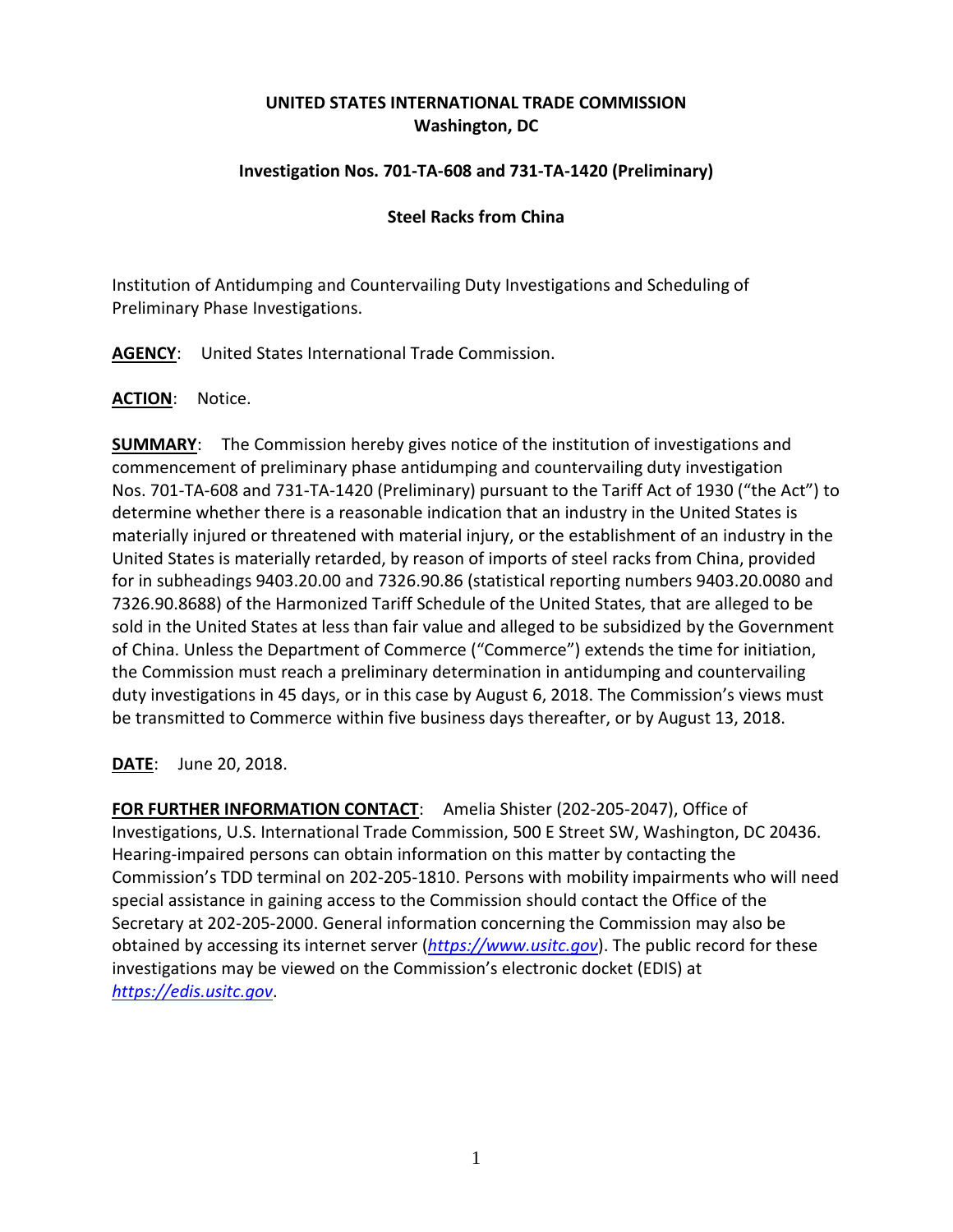#### **SUPPLEMENTARY INFORMATION**:

**Background**.--These investigations are being instituted, pursuant to sections 703(a) and 733(a) of the Act (19 U.S.C. 1671b(a) and 1673b(a)), in response to a petition filed on June 20, 2018, by Bulldog Rack Company, Weirton, West Virginia; Hannibal Industries, Inc., Los Angeles, California; Husky Rack and Wire, Denver, North Carolina; Ridg-U-Rak, Inc., North East, Pennsylvania; SpaceRAK, A Division of Heartland Steel Products, Inc., Marysville, Michigan; Speedrack Products Group, Ltd., Sparta, Michigan; Steel King Industries, Inc., Stevens Point, Wisconsin; Tri-Boro Shelving & Partition Corp., Farmville, Virginia; and UNARCO Material Handling, Inc., Springfield, Tennessee.

For further information concerning the conduct of these investigations and rules of general application, consult the Commission's Rules of Practice and Procedure, part 201, subparts A and B (19 CFR part 201), and part 207, subparts A and B (19 CFR part 207).

**Participation in the investigations and public service list**.--Persons (other than petitioners) wishing to participate in the investigations as parties must file an entry of appearance with the Secretary to the Commission, as provided in sections 201.11 and 207.10 of the Commission's rules, not later than seven days after publication of this notice in the *Federal Register*. Industrial users and (if the merchandise under investigation is sold at the retail level) representative consumer organizations have the right to appear as parties in Commission antidumping duty and countervailing duty investigations. The Secretary will prepare a public service list containing the names and addresses of all persons, or their representatives, who are parties to these investigations upon the expiration of the period for filing entries of appearance.

**Limited disclosure of business proprietary information (BPI) under an administrative protective order (APO) and BPI service list**.--Pursuant to section 207.7(a) of the Commission's rules, the Secretary will make BPI gathered in these investigations available to authorized applicants representing interested parties (as defined in 19 U.S.C. 1677(9)) who are parties to the investigations under the APO issued in the investigations, provided that the application is made not later than seven days after the publication of this notice in the *Federal Register*. A separate service list will be maintained by the Secretary for those parties authorized to receive BPI under the APO.

**Conference**.--The Commission's Director of Investigations has scheduled a conference in connection with these investigations for 9:30 a.m. on Wednesday, July 11, 2018, at the U.S. International Trade Commission Building, 500 E Street SW, Washington, DC. Requests to appear at the conference should be emailed to [preliminaryconferences@usitc.gov](mailto:preliminaryconferences@usitc.gov) (DO NOT FILE ON EDIS) on or before July 9, 2018. Parties in support of the imposition of countervailing and antidumping duties in these investigations and parties in opposition to the imposition of such duties will each be collectively allocated one hour within which to make an oral presentation at the conference. A nonparty who has testimony that may aid the Commission's deliberations may request permission to present a short statement at the conference.